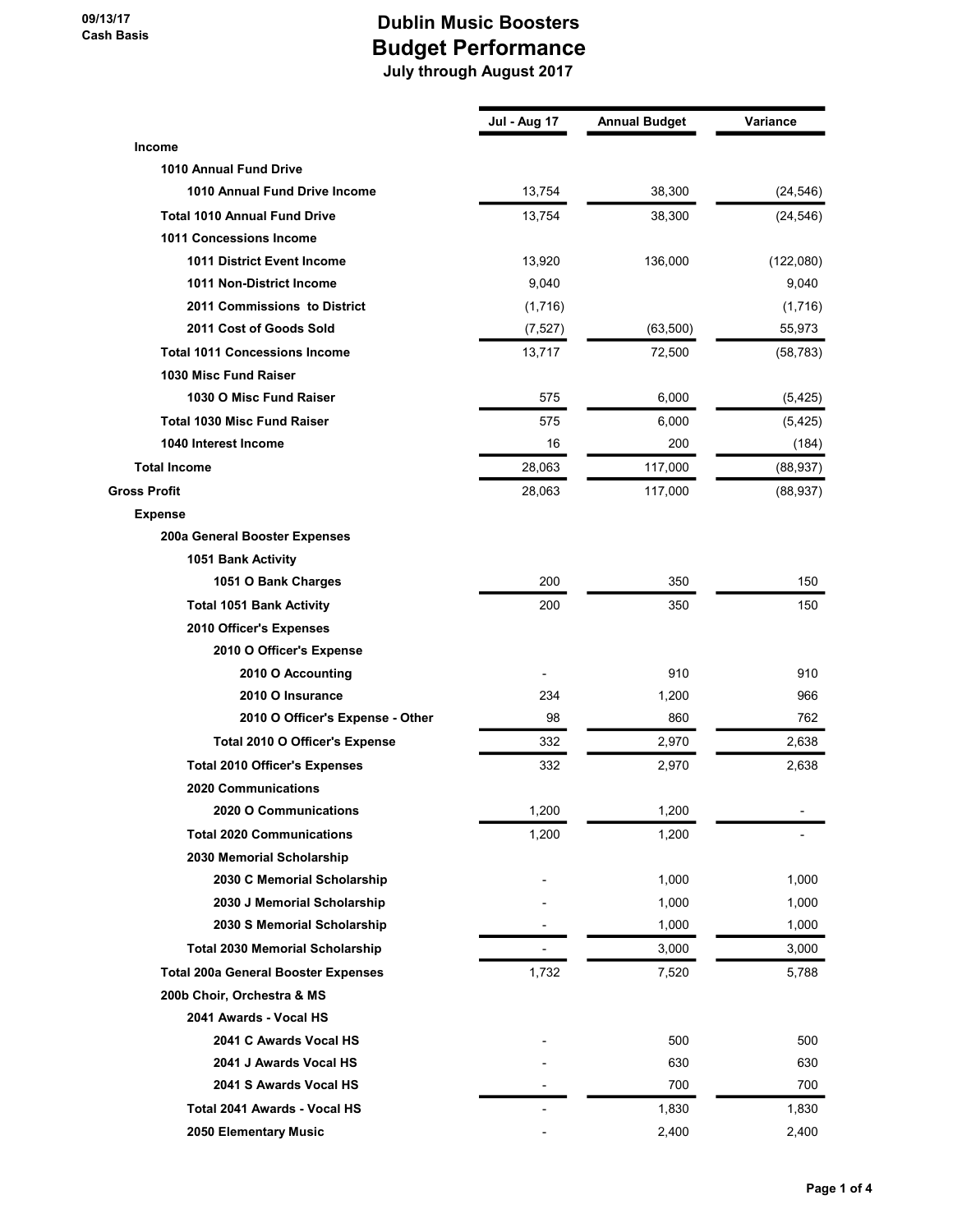|                                              | Jul - Aug 17 | <b>Annual Budget</b> | Variance |
|----------------------------------------------|--------------|----------------------|----------|
| 2060 Middle School Awards                    |              | 720                  | 720      |
| 2065 Middle School Honors Fest               |              | 1,350                | 1,350    |
| 2070 Middle School Music                     |              | 8,000                | 8,000    |
| 2090 Clinics Choral                          |              |                      |          |
| 2090 C Clinics Choral                        |              | 500                  | 500      |
| 2090 J Clinics Choral                        |              | 600                  | 600      |
| 2090 S Clinics Choral                        |              | 361                  | 361      |
| <b>Total 2090 Clinics Choral</b>             |              | 1,461                | 1,461    |
| 2094 Clinics Orchestra                       |              |                      |          |
| 2094 C Clinics Orchestra                     |              | 400                  | 400      |
| 2094 J Clinics Orchestra                     |              | 360                  | 360      |
| 2094 S Clinics Orchestra                     |              | 289                  | 289      |
| <b>Total 2094 Clinics Orchestra</b>          |              | 1,049                | 1,049    |
| 2100 Choral Accessories                      |              |                      |          |
| 2100 C Choral Accessories                    |              | 500                  | 500      |
| 2100 J Choral Accessories                    |              | 720                  | 720      |
| 2100 S Choral Accessories                    |              | 577                  | 577      |
| <b>Total 2100 Choral Accessories</b>         |              | 1,797                | 1,797    |
| 2101 Orchestra Accessories                   |              |                      |          |
| 2101 C Orchestra Accessories                 |              | 900                  | 900      |
| 2101 J Orchestra Accessories                 |              | 720                  | 720      |
| 2101 S Orchestra Accessories                 |              | 577                  | 577      |
| <b>Total 2101 Orchestra Accessories</b>      |              | 2,197                | 2,197    |
| Total 200b Choir, Orchestra & MS             |              | 20,804               | 20,804   |
| 200c HS Band Fixed Exp                       |              |                      |          |
| 2031 Field Cmder Scholarships                |              |                      |          |
| 2031 C Scholarships                          | 620          | 1,350                | 730      |
| 2031 J Scholarships                          |              | 800                  | 800      |
| 2031 S Scholarships                          |              | 400                  | 400      |
| <b>Total 2031 Field Cmder Scholarships</b>   | 620          | 2,550                | 1,930    |
| 2110 Transportation Maintenance              |              |                      |          |
| 2110 C Transportation Maint                  | 118          | 200                  | 82       |
| 2110 J Transportation Maint                  | 550          | 550                  |          |
| 2110 S Transportation Maint                  |              | 160                  | 160      |
| <b>Total 2110 Transportation Maintenance</b> | 668          | 910                  | 242      |
| 2120 MarchingBand Show Design                |              |                      |          |
| 2120 C Marching BandShow Design              | 6,000        | 11,250               | 5,250    |
| 2120 J Marching BandShow Design              | 9,796        | 11,250               | 1,454    |
| 2120 S Marching BandShow Design              | 3,900        | 7,000                | 3,100    |
| <b>Total 2120 MarchingBand Show Design</b>   | 19,696       | 29,500               | 9,804    |
| Total 200c HS Band Fixed Exp                 | 20,984       | 32,960               | 11,976   |
| 200d Band Variable Expenses                  |              |                      |          |
| 2040 Awards - Instrumental HS                |              |                      |          |
| 2040 C Awards Instrumental HS                |              | 600                  | 600      |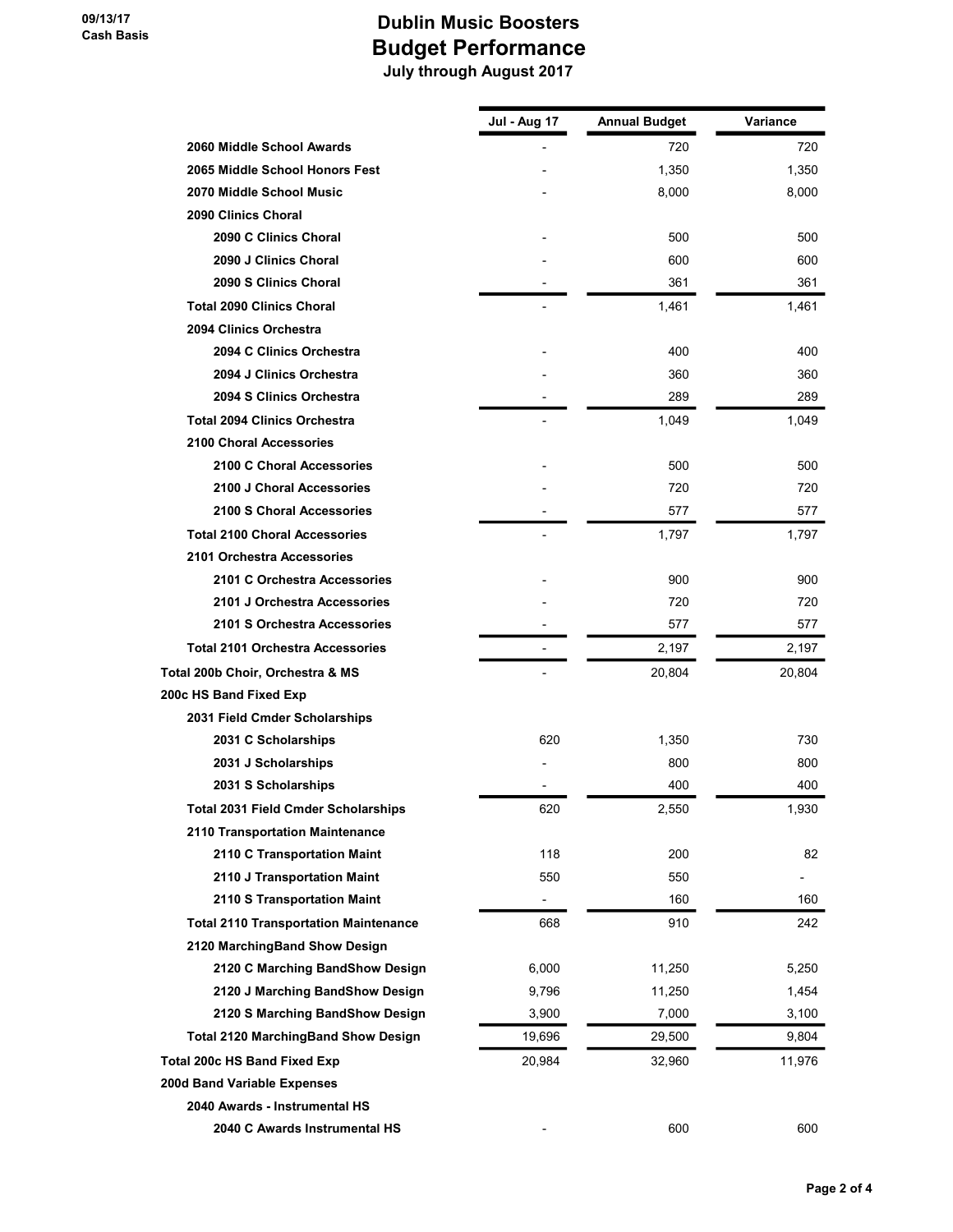|                                             | Jul - Aug 17   | <b>Annual Budget</b> | Variance |
|---------------------------------------------|----------------|----------------------|----------|
| 2040 J Awards Instrumental HS               |                | 1,800                | 1,800    |
| 2040 S Awards Instrumental HS               |                | 1,000                | 1,000    |
| <b>Total 2040 Awards - Instrumental HS</b>  |                | 3,400                | 3,400    |
| 2080 Repair / Replacement                   |                |                      |          |
| 2080 C Repair/Replacement                   | 66             | 3,500                | 3,434    |
| 2080 J Repair/Replacement                   | 56             | 2,500                | 2,444    |
| 2080 S Repair/Replacement                   |                | 2,000                | 2,000    |
| Total 2080 Repair / Replacement             | 123            | 8,000                | 7,877    |
| 2081 Percussion                             |                |                      |          |
| 2081 C Percussion                           |                | 2,500                | 2,500    |
| 2081 J Percussion                           | 72             | 4,000                | 3,928    |
| 2081 S Percussion                           | 885            | 1,500                | 615      |
| <b>Total 2081 Percussion</b>                | 957            | 8,000                | 7,043    |
| 2091 Clinics Marching Band                  |                |                      |          |
| 2091 C Clinics Marching Band                |                | 2,748                | 2,748    |
| 2091 S Clinics Marching Band                | 565            | 1,000                | 435      |
| <b>Total 2091 Clinics Marching Band</b>     | 565            | 3,748                | 3,183    |
| 2092 Clinics Flag Corps                     |                |                      |          |
| 2092 C Clinics Flag Corps                   | 2,725          | 2,000                | (725)    |
| 2092 S Clinics Flag Corps                   |                | 1,500                | 1,500    |
| <b>Total 2092 Clinics Flag Corps</b>        | 2,725          | 3,500                | 775      |
| 2093 Clinics Concert Band                   |                |                      |          |
| 2093 C Cinics Concert Band                  |                | 500                  | 500      |
| 2093 J Cinics Concert Band                  |                | 300                  | 300      |
| <b>Total 2093 Clinics Concert Band</b>      |                | 800                  | 800      |
| 2095 Clinics Jazz                           |                |                      |          |
| 2095 C Clinics Jazz                         |                | 400                  | 400      |
| <b>Total 2095 Clinics Jazz</b>              |                | 400                  | 400      |
| <b>2102 Color Guard Accessories</b>         |                |                      |          |
| 2102 C Color Guard Accessories              | 1,634          | 4,000                | 2,366    |
| 2102 J Color Guard Accessories              | 213            | 6,000                | 5,787    |
| 2102 S Color Guard Accessories              | 3,258          | 2,500                | (758)    |
| <b>Total 2102 Color Guard Accessories</b>   | 5,104          | 12,500               | 7,396    |
| 2103 Marching Band Accessories              |                |                      |          |
| 2103 C Marching Accessories                 |                | 2,500                | 2,500    |
| 2103 J Marching Accessories                 | 144            | 3,500                | 3,356    |
| 2103 S Marching Accessories                 | $\blacksquare$ | 1,000                | 1,000    |
| <b>Total 2103 Marching Band Accessories</b> | 144            | 7,000                | 6,856    |
| 2140 Show Fees & Misc                       |                |                      |          |
| 2140 C Show Fees & Misc                     | 300            | 2,313                | 2,013    |
| 2140 J Show Fees & Misc                     | 811            | 2,626                | 1,815    |
| 2140 S Show Fees & Misc                     | (277)          | 3,429                | 3,706    |
| Total 2140 Show Fees & Misc                 | 834            | 8,368                | 7,534    |
| 6050 Yard Signs                             |                |                      |          |